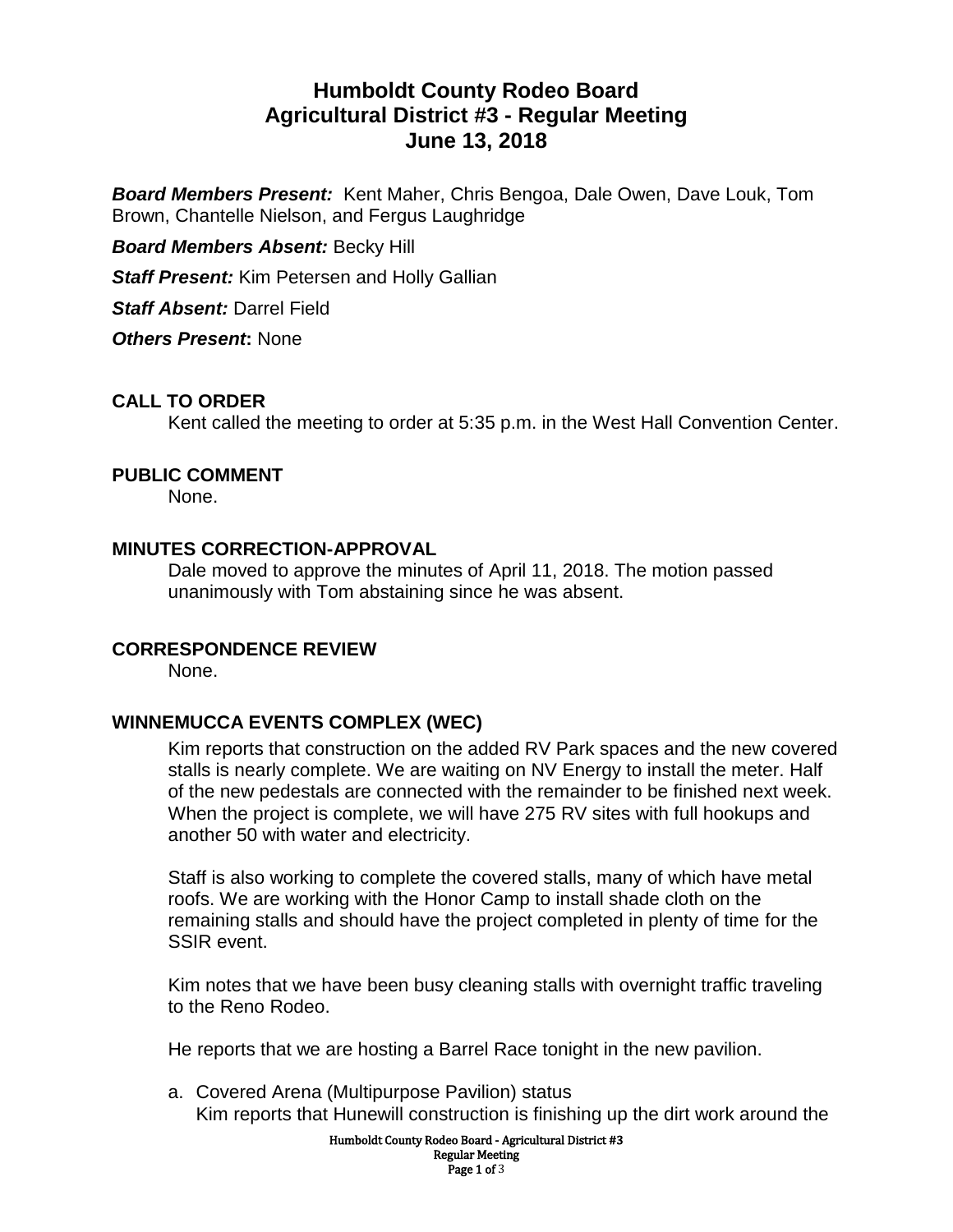pavilion. They are adding gravel and grading slopes down from the building to prevent erosion.

No action was taken.

## **2017–2018 BUDGET REVIEW–MODIFICATION-APPROVAL**

Kim presented the budget report. At 98% elapsed time total tax revenue including Room and Property taxes are at 111%. Fairgrounds revenue is at 131% and Event Center revenue is at 124%.

Fairgrounds expenses are at 80% Event Center expenses are at 103% for a combined total of 95%.

Kim notes that we had expected Miscellaneous Capital expenses to be high because of the added expenses of building the new pavilion. Capital items are at 111% (1,684,482.59 of \$1,506,966.00 in the budget.

No action was taken.

## **EVENTS UPDATES, REPORTS AND SCHEDULING**

a. SSIR

Dale reports that he has 175 entries from Arizona, Colorado, New Mexico, Washington and Nevada with two weeks until registration closes. He anticipates receiving Canadian entries any day now and notes that the California finals don't take place until next week, so he anticipates more entries from California at that time.

Dale also presented the Rodeo Schedule.

No action was taken

b. Ranch Hand Rodeo

Kim reports that the event broke even and ran smoothly.

No action was taken.

## **FAIRGROUNDS REPAIRS-MAINTENANCE**

None

## **VOUCHERS-ESPENDITURES APPROVAL**

Fergus moved to approve the outstanding vouchers consisting of: \$29,535.87 for the Indoor Event Center through May 9, 2018 \$45,262.31 for Ag District #3 through May 9, 2018 \$20,137.15 for the Indoor Event Center through June 13, 2018 \$10,744.92 for Ag District #3 through June 13, 2018

The motion passed unanimously with Kent abstaining on WCVA items because WCVA engaged his services on the Pavilion project.